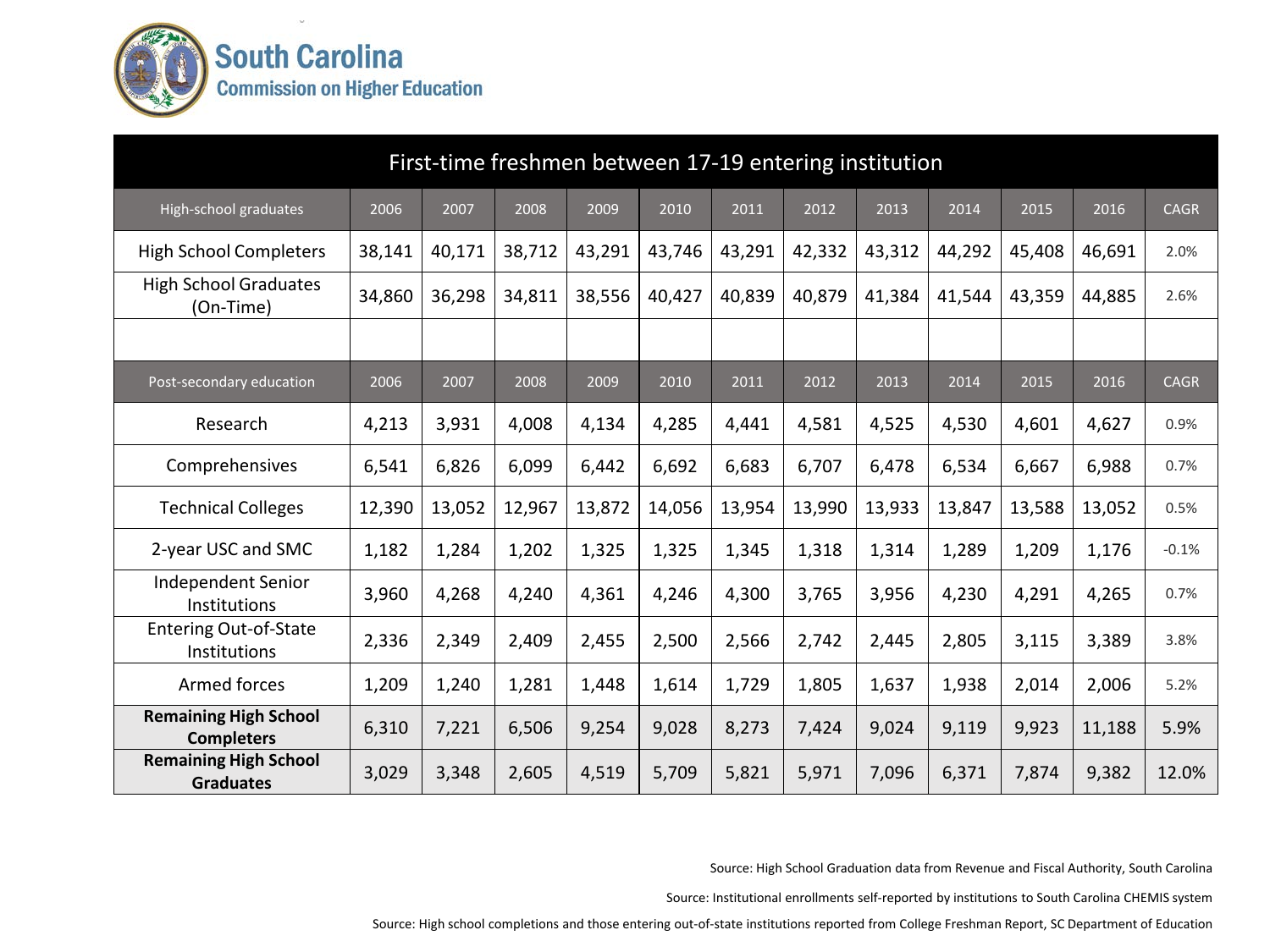

| Percentage of high school graduates aged 17-19 entering education or the armed forces |       |       |       |       |       |       |       |       |       |       |       |          |
|---------------------------------------------------------------------------------------|-------|-------|-------|-------|-------|-------|-------|-------|-------|-------|-------|----------|
| Institution type                                                                      | 2006  | 2007  | 2008  | 2009  | 2010  | 2011  | 2012  | 2013  | 2014  | 2015  | 2016  | Growth   |
| Research                                                                              | 11.0% | 9.8%  | 10.4% | 9.5%  | 9.8%  | 10.3% | 10.8% | 10.4% | 10.2% | 10.1% | 9.9%  | $-1.1%$  |
| Comprehensives                                                                        | 17.1% | 17.0% | 15.8% | 14.9% | 15.3% | 15.4% | 15.8% | 15.0% | 14.8% | 14.7% | 15.0% | $-2.2%$  |
| <b>Technical Colleges</b>                                                             | 32.5% | 32.5% | 33.5% | 32.0% | 32.1% | 32.2% | 33.0% | 32.2% | 31.3% | 29.9% | 28.0% | $-4.5%$  |
| 2-year USC and SMC                                                                    | 3.1%  | 3.2%  | 3.1%  | 3.1%  | 3.0%  | 3.1%  | 3.1%  | 3.0%  | 2.9%  | 2.7%  | 2.5%  | $-0.6%$  |
| <b>Independent Senior Institutions</b>                                                | 10.4% | 10.6% | 11.0% | 10.1% | 9.7%  | 9.9%  | 8.9%  | 9.1%  | 9.6%  | 9.4%  | 9.1%  | $-1.2%$  |
| <b>Entering Out-of-State Institutions</b>                                             | 6.1%  | 5.8%  | 6.2%  | 5.7%  | 5.7%  | 5.9%  | 6.5%  | 5.6%  | 6.3%  | 6.9%  | 7.3%  | 1.1%     |
| Armed forces                                                                          | 3.2%  | 3.1%  | 3.3%  | 3.3%  | 3.7%  | 4.0%  | 4.3%  | 3.8%  | 4.4%  | 4.4%  | 4.3%  | 1.1%     |
| <b>Grand Total</b>                                                                    | 83.5% | 82.0% | 83.2% | 78.6% | 79.4% | 80.9% | 82.5% | 79.2% | 79.4% | 78.1% | 76.0% | $-7.4%$  |
| <b>High School completers not pursuing</b><br>education or entering the armed forces  | 16.5% | 18.0% | 16.8% | 21.4% | 20.6% | 19.1% | 17.5% | 20.8% | 20.6% | 21.9% | 24.0% | 7.4%     |
| <b>High School graduates not pursuing</b><br>education or entering the armed forces   | 8.7%  | 9.2%  | 7.5%  | 11.7% | 14.1% | 14.3% | 14.6% | 17.1% | 15.3% | 18.2% | 20.9% | 12.2%    |
| On-time high school graduates entering<br>into an SC institution                      | 81.1% | 80.9% | 81.9% | 78.2% | 75.7% | 75.2% | 74.3% | 73.0% | 73.2% | 70.0% | 67.1% | $-14.1%$ |

Source: High School Graduation data from Revenue and Fiscal Authority, South Carolina

Source: Institutional enrollments self-reported by institutions to South Carolina CHEMIS system

Source: High school completions and those entering out-of-state institutions reported from College Freshman Report, SC Department of Education